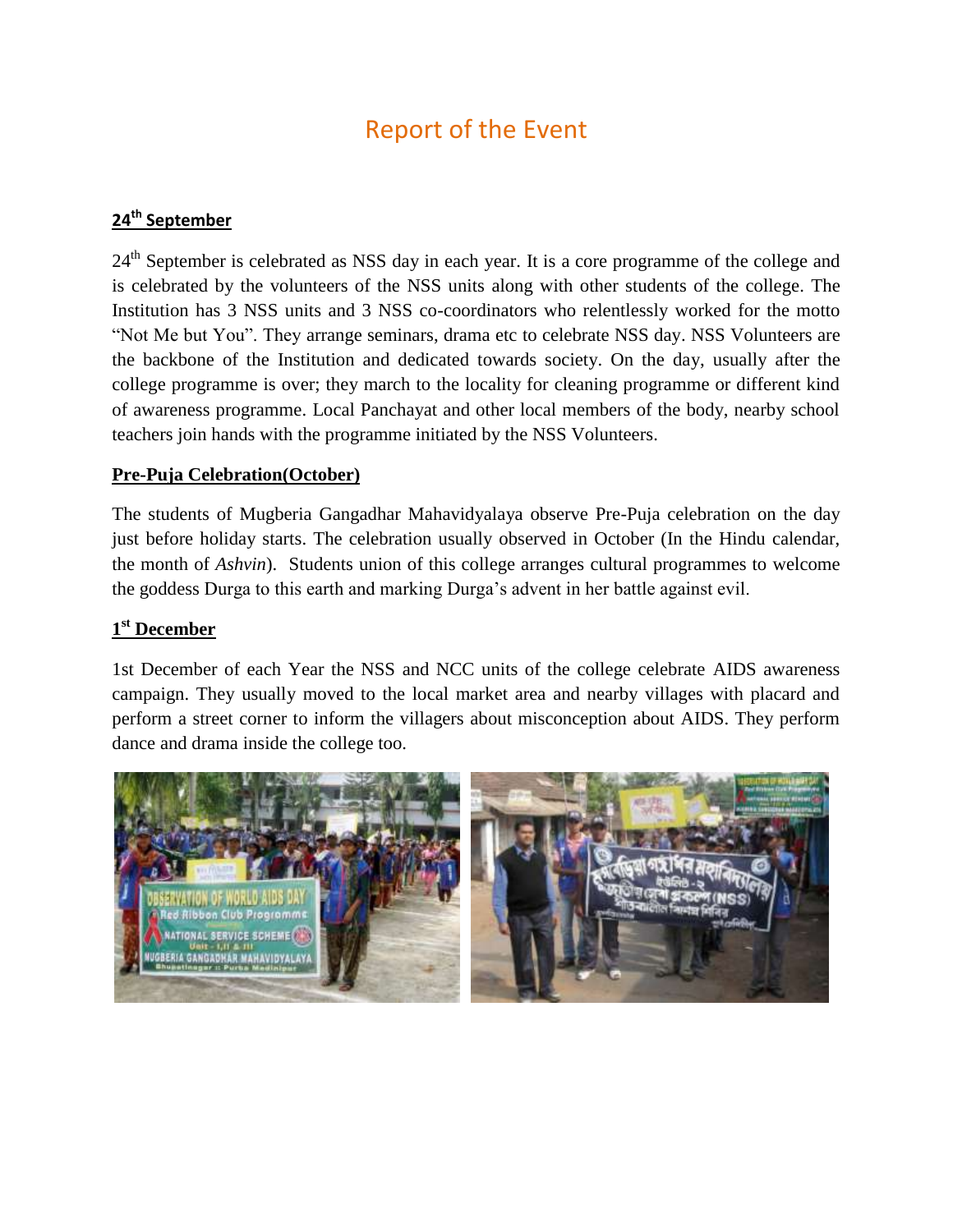#### **Ramanujan Birthday Celebration (December)**

The all time great Mathematician Ramanujan"s birthday is celebrated by the mathematics department each year in December by arranging memorial lectures, quiz and essay writings.



# **12th January**

Swami Vivekananda's birthday as well as *Yuva Divas* is celebrated each year on 12<sup>th</sup> January. In the morning, students of different streams assemble in the main ground and show their respect to this great Hindu Monk. The programme starts with processions and then followed by speeches, recitations, music, etc.



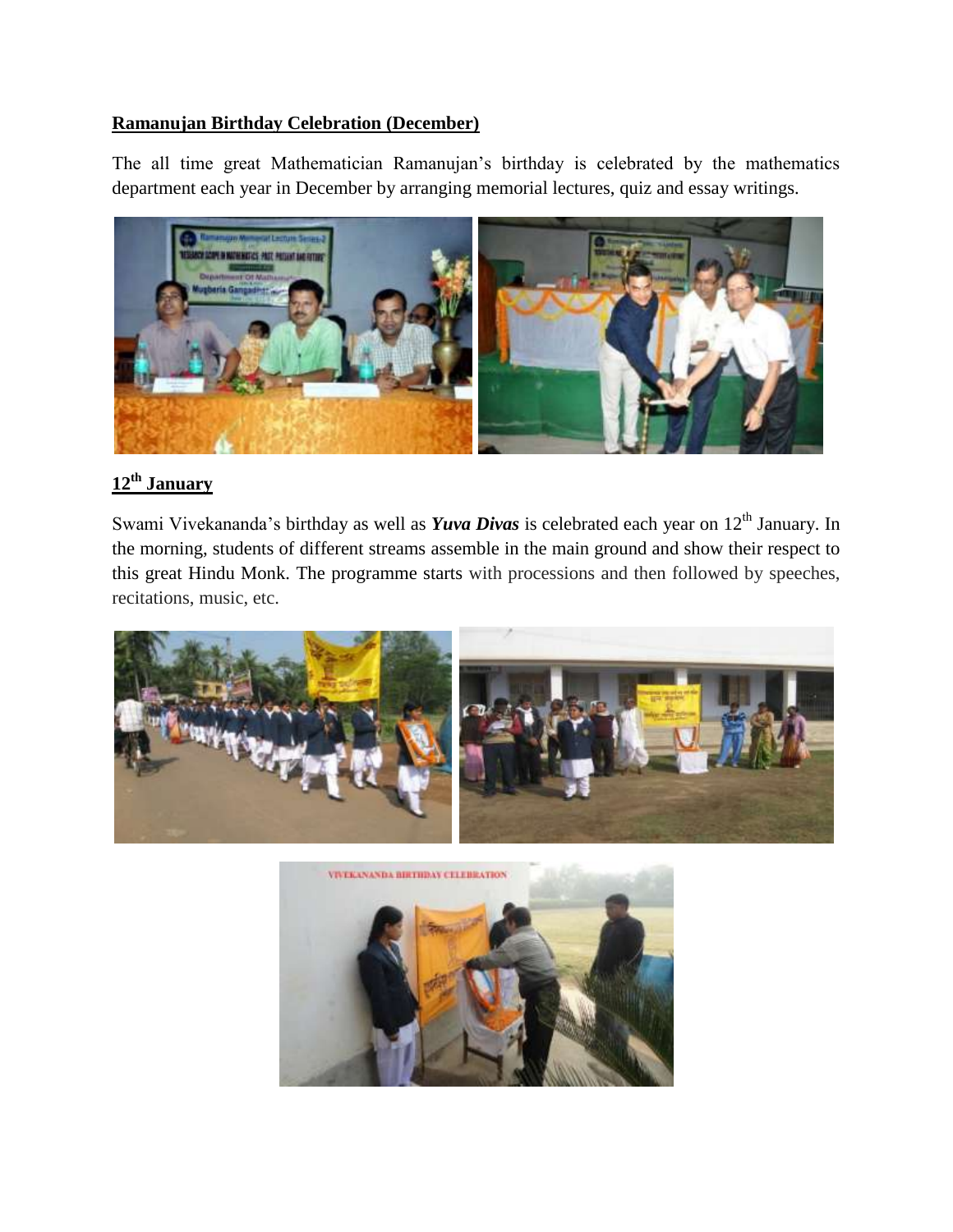# **23rd January**

Each year the birthday of Netaji Subhas Chandra Bose is celebrated inside the college campus by the NCC and NSS Volunteers with lots of enthusiasm and respect. They are assembling in the campus and perform various acts including speeches and drama.

# **26th January**

Each year Mugberia college celebrates Republic Day on 26<sup>th</sup> January. Students' teachers and other stakeholders assemble in the ground and join hands for solidarity. Principal and other distinguish members of the GB deliver their speeches on the importance of Republic Day in front of the students.



## **21st February**

 $21<sup>st</sup>$  February is known as the International Mother language Day. The institution, in each year observe the day through various cultural programmes. Usually a distinguish speaker is invited to deliver a speech on the importance of the day. Both the department of Music and Bengali initiated the programme followed by songs and dance by the students and teachers of the college.

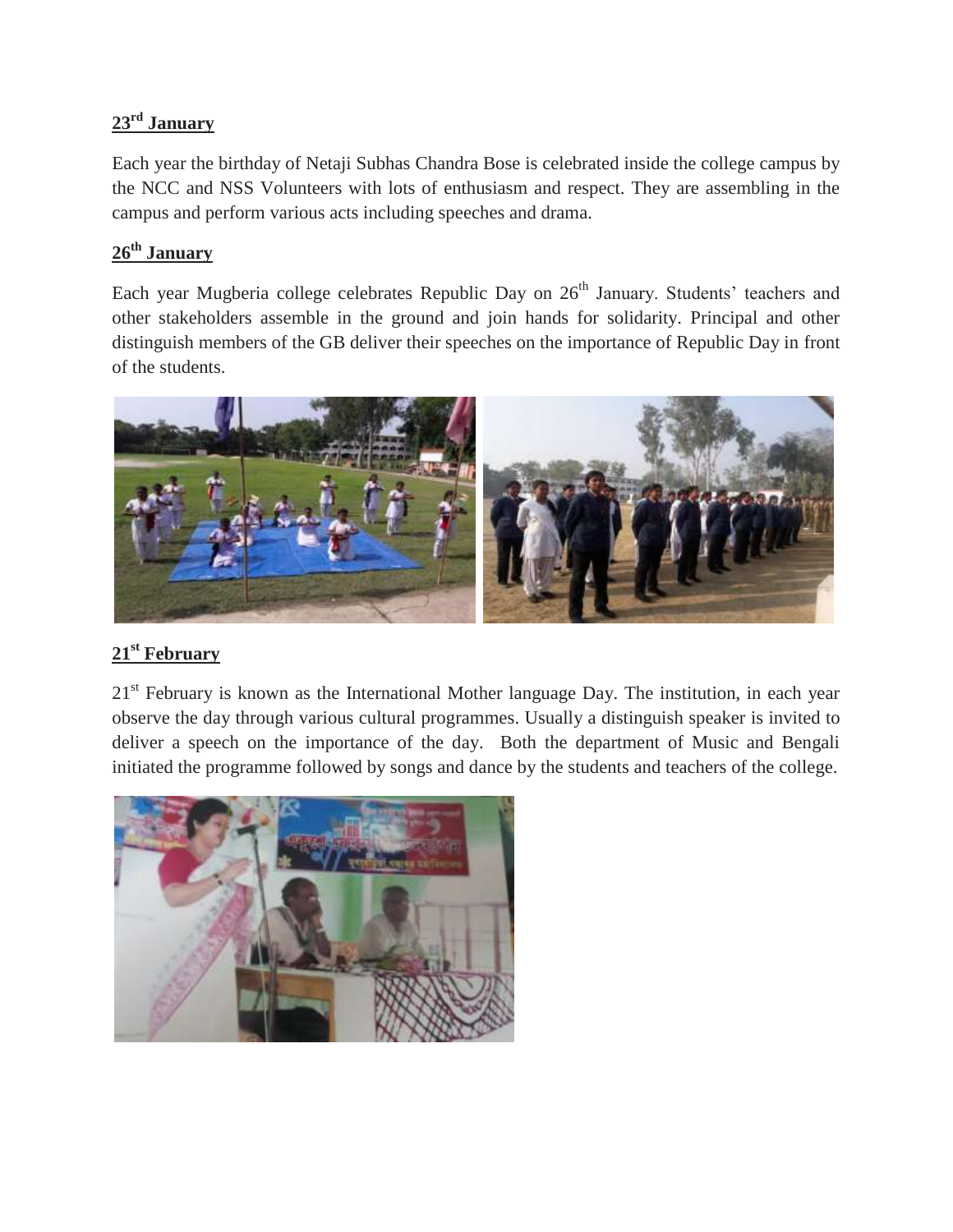# **28th February**

National Science Day on 28<sup>th</sup> February is celebrated in this college to mark the discovery of Raman Effect by the great scientist CV Raman. Science Departments of this college organizes various programmes includes seminar lectures, Quiz, Debate, Poster Presentation etc.

## **31st March**

In each year,  $31<sup>st</sup>$  march is being celebrated as the Teaching and Non-teaching get-together day. The teaching and non-teaching members of the college participate in this occasion and perform according to their talent.



# **7 th May**

Kabiguru Rabindranath's birthday on  $7<sup>th</sup>$  May is celebrated by the Bengali Department each year. Students of the department and faculty members assembled in the hall to celebrate the birthday of this great poet. They perform dance, recite Kabiguru Rabindranath Tagore"s famous poems and shows respect for him.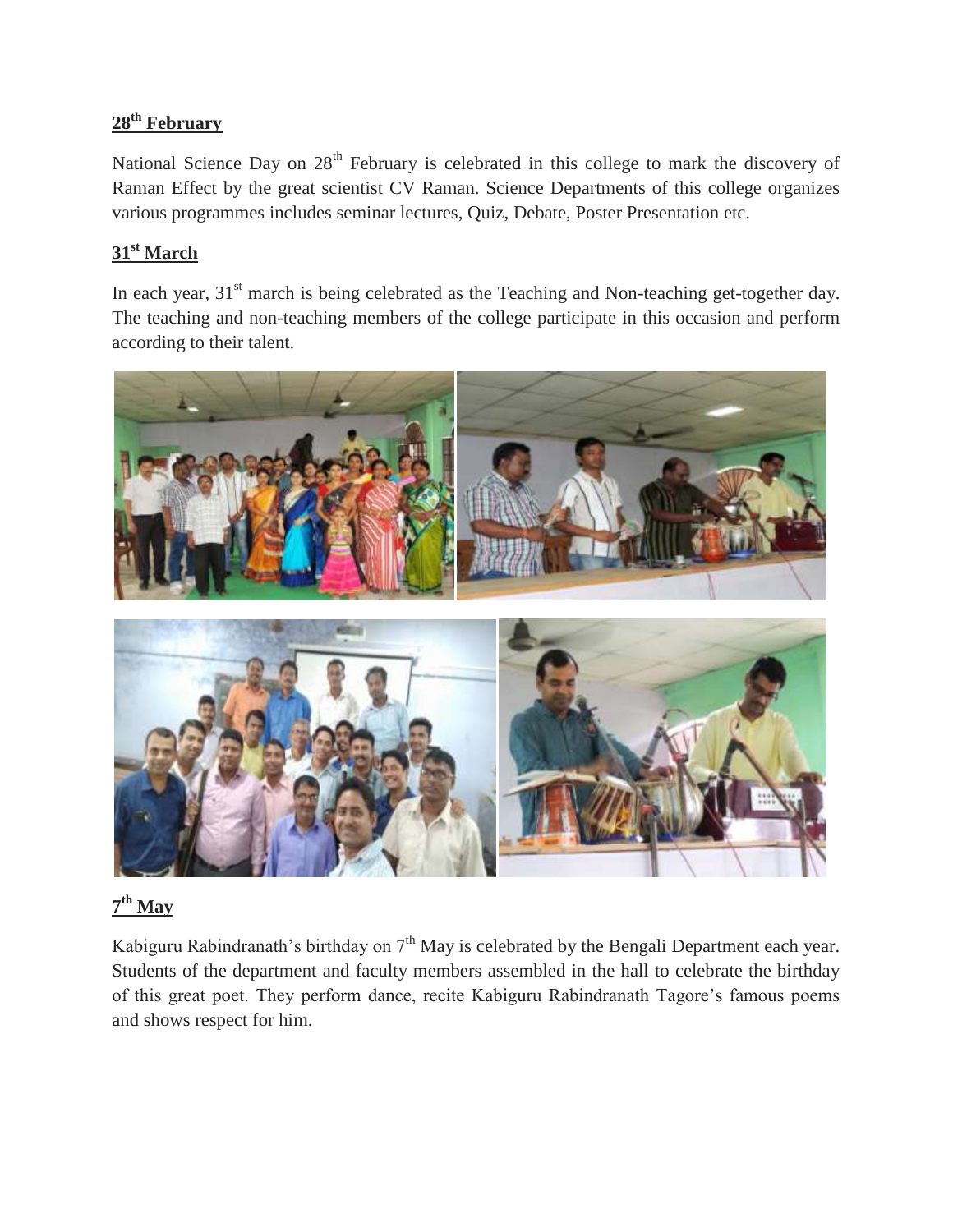#### **APC Ray Birthday Celebration (August)**

Under the aegis of Research Cell, Mugberia Gangadhar Mahavidyalaya organize APC Ray Memorial Lecture every year in august to commemorate the birthday of the great Scientist Acharya Prafulla Chandra Ray. Many known scientist visited this college as speaker. This programme is very popular among the students because these interactive seminars helps them to understand recent development in research and also they got the opportunity to present posters in front of these distinguish speakers.

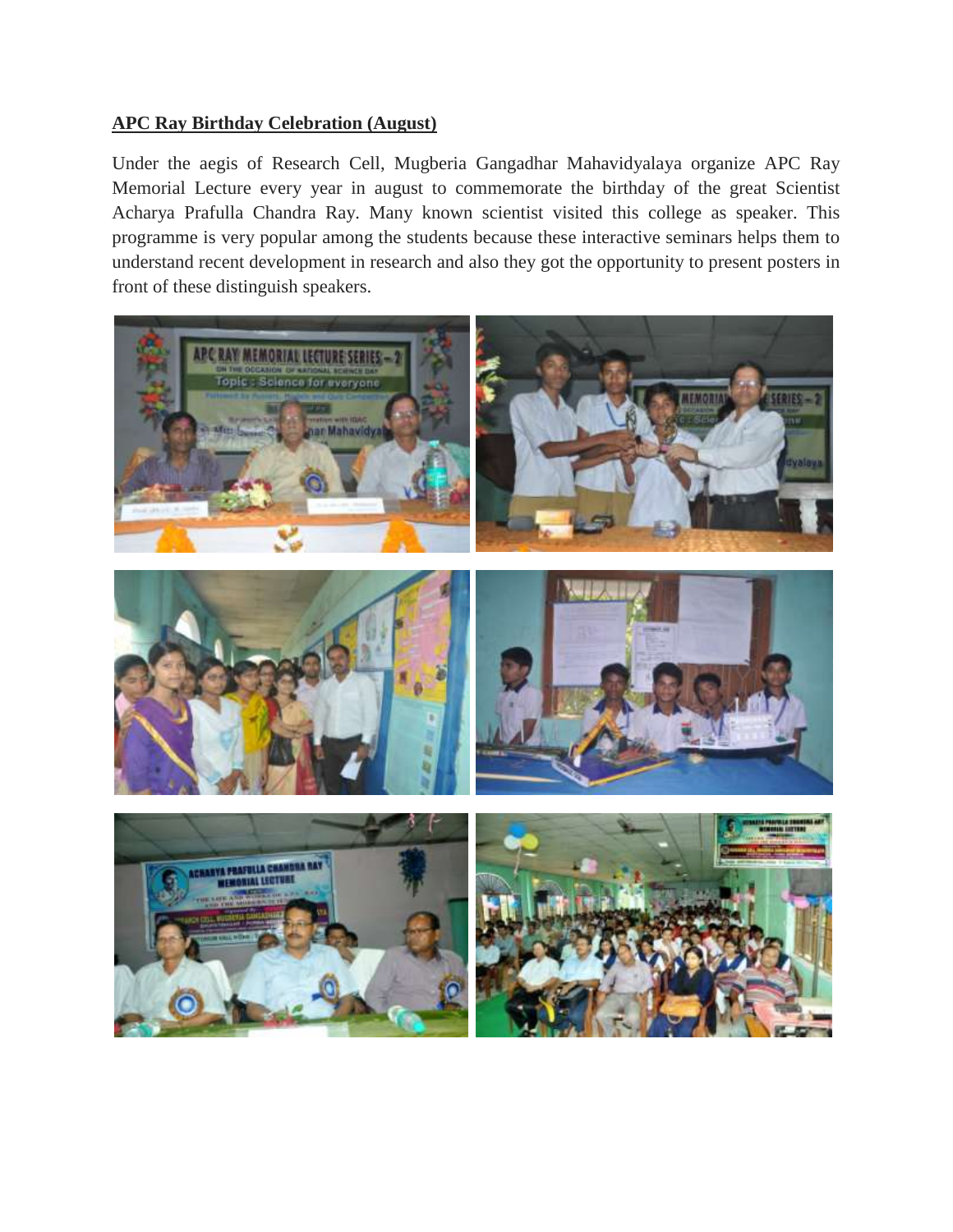# **International Yoga Day (21st June)**

Since 2015, Mugberia Gangadhar Mahavidyalaya celebrates Yoga Day on 21<sup>st</sup> June every year. Teachers and students participated in the celebration and learn a holistic approach to health and well-being.



# **15th August**

India"s Independence Day is celebrated each year by hoisting India"s national flag in front of the students, teachers and the villagers. In the early morning, the students, teachers and stakeholders assemble in the ground to observe India"s Independence Day. They show their respect to the nation and national integrity. Drums and other musical instruments are use in the procession and in the assembly. The Principal, GB members and teachers usually deliver a short speech.